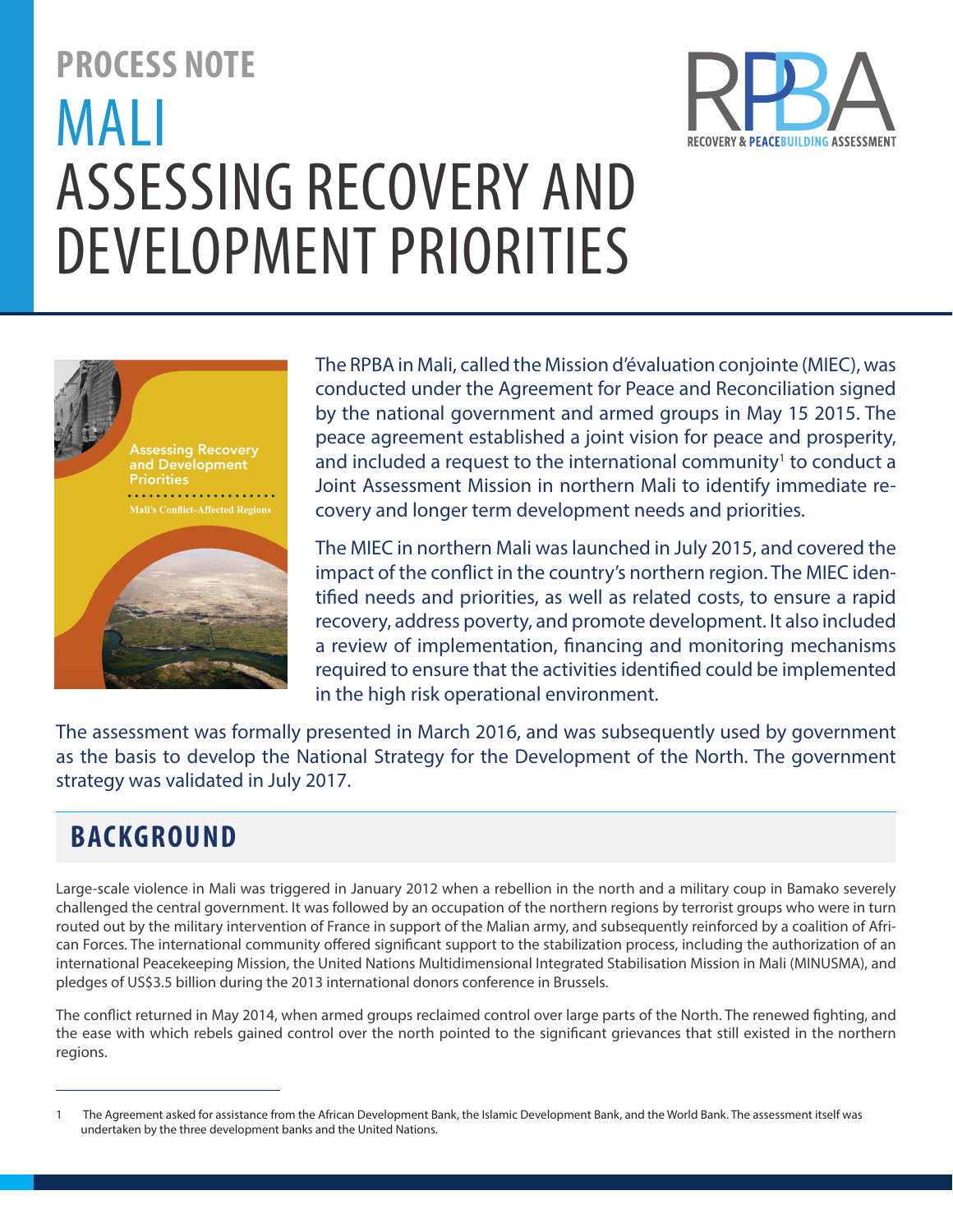

The impact of the conflict in northern Mali was devastating, leading to destruction of economic and social infrastructure, and with around 36% of the north's population forced to leave their homes. The crisis decimated the tourism industry and weakened the NGO sector, leaving few employment opportunities beyond agriculture and herding. The absence of the state created lucrative, albeit illicit, economic activities for young people, among whom formal unemployment rates were high.

The economic, social, and cultural fabric of northern Mali changed fundamentally due to the combined presence of criminal and terrorist networks, the collapse of local governance, and the exacerbation of preexisting social and communal tensions.

With international mediation, the national government and major armed groups signed the Agreement for Peace and Reconciliation in May 15 and June 20, 2015, establishing a joint vision for peace and prosperity.

To ensure that efforts to address the needs and priorities of the population in the northern regions were sufficiently grounded, the Agreement called for the international community's involvement. In particular, it requested the African Development Bank, the Islamic Development Bank, and the World Bank to conduct a Joint Assessment Mission in northern Mali to identify immediate recovery and longer term development needs and priorities.

## **PRE-ASSESSMENT PHASE**

Mali's Peace and Reconciliation Agreement called on the World Bank, the African Development Bank and the Islamic Development Bank to carry out a Joint Assessment Mission (*mission d'évaluation conjointe*, MIEC) in northern Mali. The assessment aimed to identify the needs for rapid recovery, poverty reduction and development in the area no later than three months after the agreement was signed.

Building on this mandate, the assessment sought to identify needs and priorities, as well as related costs, to ensure a rapid recovery, address poverty and promote development. The objective was for the affected regions to reach the same level of development as the rest of the country within a 15-year time-frame.

# **ASSESSMENT, PRIORITIZ ATION, AND PLANNING PHASE**

The MIEC was launched in July 2015, with support to government provided by the Islamic Development Bank, African Development Bank, World Bank Group and United Nations. The assessment was carried out under the supervision of the Agreement Monitoring

Committee, using the post-conflict needs assessment methodology<sup>2</sup>. The methodology was adjusted to accommodate the time-frame imposed by the Peace Accord, and the continued insecurity in large parts of northern Mali which made it difficult for teams to visit and undertake field based information and data collection.

The evaluation was carried out in three phases:

- § A review and update of existing knowledge and information concerning the situation in northern Mali, building on the work completed before the 2013 Brussels Conference
- The elaboration of 15 sectoral notes to inform the analysis, needs, prioritization and costing
- The design and implementation of a survey tool for the collection and validation of additional data
- § Consultations with the population

| <b>Priority pillar</b>                                                  |
|-------------------------------------------------------------------------|
| Strengthen peace, social resilience, and decentralized governance       |
| Security                                                                |
| Justice                                                                 |
| Reconciliation, trust, and participation                                |
| Displacement, returnees, and resilience of host communities             |
| Restore and improve basic social services and protection                |
| Social service infrastructure (education, health, water and sanitation) |
| Service delivery capacity                                               |
| Short-term social welfare support and scaling up social safety nets     |
| Promote economic and infrastructure recovery and employment             |
| Agriculture (food security, productive capacity, and livelihoods)       |
| Infrastructure rehabilitation and construction                          |
| Private sector development and financing services                       |
| Environmental sustainability                                            |
|                                                                         |

<sup>2</sup> The methodology has since been revised, and is now called a Recovery and Peacebuilding Assessment.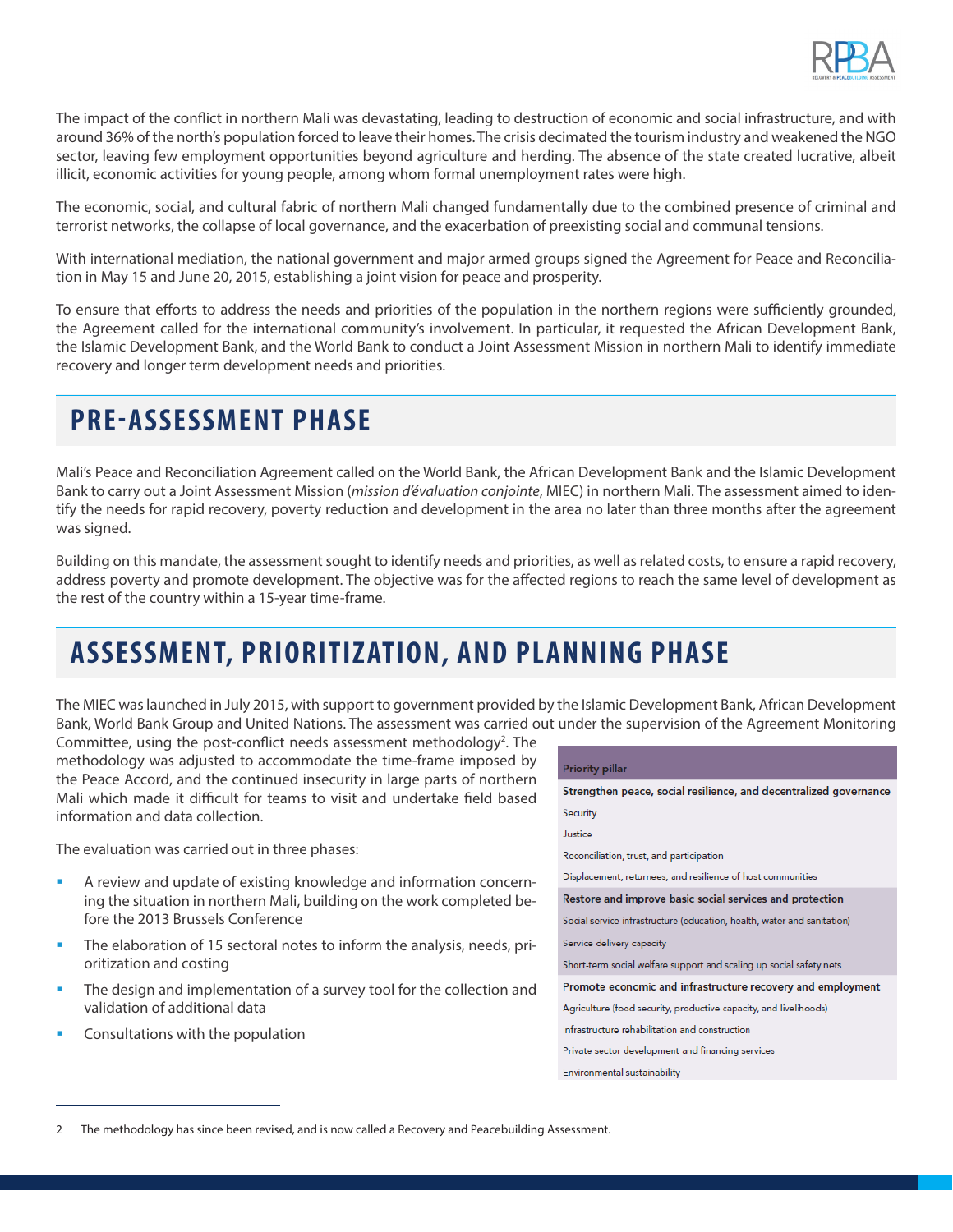

#### **Priority Areas**

The assessment team identified the following priority areas to organize the assessment team's work:

- **•** Strengthening peace, social resilience, and decentralized governance: This pillar sought to ensure that the required conditions were in place to immediately implement recovery and development activities.
- **•** Restore and improve basic social services and protection: This pillar sought to restore basic social service delivery infrastructures which were destroyed during the conflict, and to increase the capacities of local administrations in delivering social safety nets and services.
- § Promote economic and infrastructure recovery and employment: This pillar focused on support to livelihoods, and in particular to expand production capacities, ensure food security and rebuild essential infrastructures.

# **VALIDATION AND FINALIZATION PHASE**

Following these phases, the evaluation's framework and its prioritization were finalized and validated through a series of workshops organized in the northern cities of Timbuktu, Gao, and Kidal. The workshops involved more than 170 participants, including local elected officials, administrative staff, representatives from civil society and local nongovernmental organizations (NGOs), and representatives of customary authorities. Their contributions were integrated into the report and helped define the prioritization framework.

The finalized report was presented in March 2016. The report presents the synthesis of the findings of all thematic notes, perception surveys and consultations.

# **DATA COLLECTION TOOLS UTILIZED**

The Mali MIEC team used a variety of data collection tools to augment existing information. These included:

#### **Situation/Conflict analysis**

As a first step in the MIEC process, a robust conflict analysis was conducted. The team relied on the issues identified and agreements reached in the Peace Accord as a basis of its analysis. Two versions of this conflict analysis were created: (1) a full, extensive version, and (2), a summarized version covering key conflict drivers and establishing the parameters for the peacebuilding plan. The summarized version of the analysis was circulated to the government to establish consensus. The analysis guided the development of the framework of strategic outcomes and priorities for recovery which were in turn based on the need to address the structural drivers of crisis. This was the governing consideration behind the formulation of sector recovery strategies and needs analysis, and provided the means for the prioritization and sequencing of the needs identified in the three components of the assessment.

#### **Household and Perception Survey**

Given restricted access due to security concerns, and the need to incorporate the views of the public into developing the peacebuilding plan, four surveys were undertaken through assistance from the World Bank poverty team. First, a regionally representative household survey was conducted that explored different aspects of the lives and livelihoods of people in northern Mali, their perceptions about physical security, and their views on possible initiatives that could be implemented to consolidate peace and security. Second, a survey was carried out with administrative and traditional authorities in communities where households were surveyed. This survey collected the opinions of the authorities to assess their priorities concerning economic activities, access to basic infrastructure, perception regarding the social welfare of the population, and the existence of social investment projects. Third, a survey was conducted in health centers in the three regions in the north to assess the impact of the crisis on the functioning of health centers, movement of staff, and current needs of these centers in terms of supplies. Finally, a survey was carried out with displaced persons and refugees in the camps in Mauritania and Niger, to assess their priorities and collect ideas on actions that could be implemented to restore peace and security in Mali.